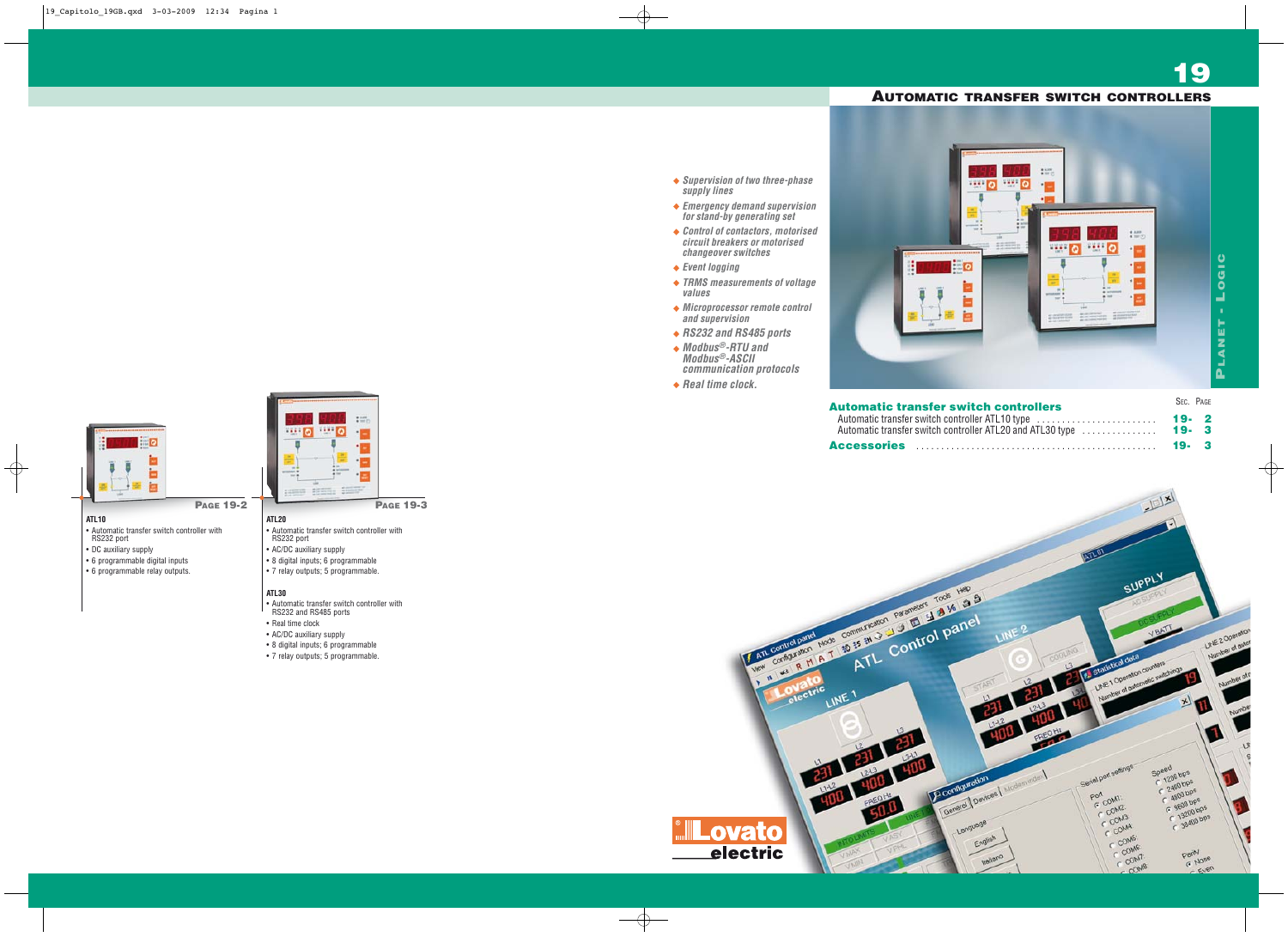# **19-2** Automatic transfer switch controllers



## **Automatic transfer switch controller**



| Order<br>code | Description                                                         | Qty<br>per<br>pkg | Weight |
|---------------|---------------------------------------------------------------------|-------------------|--------|
|               |                                                                     | $n^{\circ}$       | [kg]   |
| ATL10         | Automatic transfer switch<br>controller with RS232 port;<br>96x96mm |                   | 0.480  |

#### **General characteristics**

The automatic transfer switch controller ATL10 is used for the automatic switching of the load from the MAIN LINE to a stand-by or emergency SECONDARY LINE and vice versa.

It is made of a single unit in an insulated housing and has two outputs for the "automatic" and/or "manual" control

of contactors or motorised circuit breakers. The transfer switch controller has the following main features:

- Supply input from battery supply 12-48VDC
- Measurement inputs of three-phase with neutral voltages, also suitable for 1 and 2-phase lines
- Display to view main and secondary line measurements
- 15 status LED indicators
- 6 digital inputs programmable
- 6 relay outputs programmable
- 3 operating modes: OFF-MAN-AUT
- Viewing of phase and phase-to-phase line voltage measurements
- Status viewing of motorised circuit breakers or contactors
- Configuration programming of lines and control parameters
- Emergency demand supervision parameter programming for stand-by generating sets
- Microprocessor supervision of functions
- RS232 communication interface
- Modbus®-RTU and Modbus®-ASCII communication protocols
- Set-up and remote control software via direct PC connection, analog or GSM modem or Ethernet network.

CONTROL FUNCTIONS OF THE LINES

- Phase sequence and phase loss
- Minimum and maximum voltage
- Voltage asymmetry
- Minimum and maximum frequency.

Operational characteristics

- Auxiliary supply
- Auxiliary supply voltage: 12-48VDC
- Operating range: 9-70VDC
- Power consumption: 3W
- Power dissipation: 3W
- Current consumption: 250mA at 12VDC; 130mA at
- 24VDC; 65mA at 48VDC.
- Voltage measurement inputs
- Rated voltage Ue: 480VAC phase-phase
- Measurement range: 50-576VAC phase-phase • Frequency range: 45-65Hz.
- Digital inputs
- Negative type of inputs
- Input current: ≤10mA.
- Relay outputs
- 5 relay outputs, each with 1 NO contact
- 1 relay output with 1 changeover contact. – Housing
	- Flush-mount 96x96mm version
	- Degree of protection:
	- IP20 at rear
	- IP54 on front.

#### **Certifications and compliance**

Certifications pending: cULus and GOST. Compliant with: IEC/EN 60947-1, IEC/EN 60947-6-1, IEC/EN 61000-6-3, IEC/EN 61000-6-2.

**19**

**Dimensions page D-56**